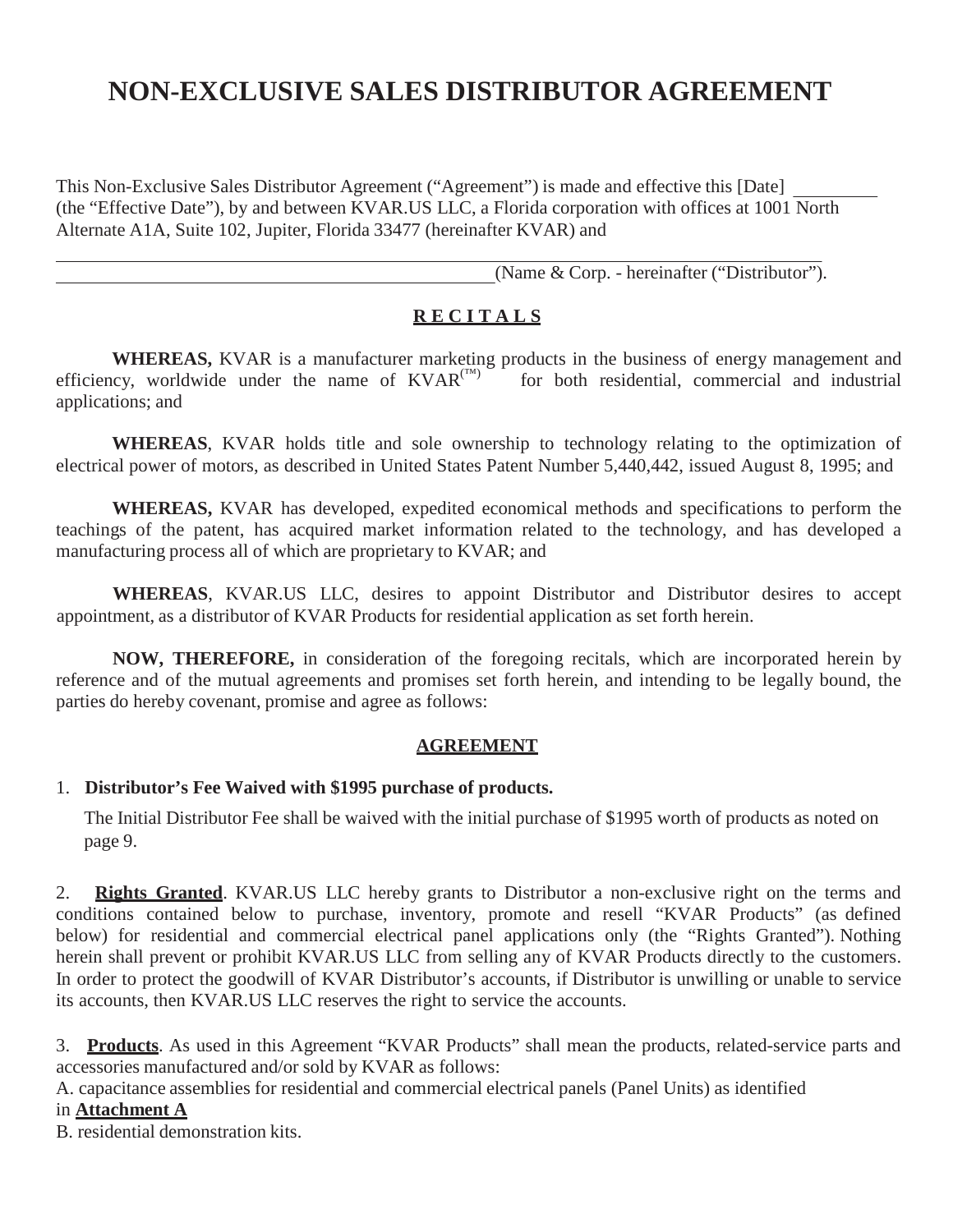4. **Terms of Sale**. All sales of Panel Units to Distributors shall be made pursuant to this Agreement at such prices (as shown in **Attachment A** herewith attached to this Agreement) and on such terms as KVAR.US LLC shall establish from time to time on at least 30 days notice. Risk of loss due to damage or destruction of KVAR Products shall be borne by the Distributor after delivery to the carrier for shipment. The shipper will be selected by KVAR.US LLC unless Distributor requests a reasonable alternative. All orders are subject to acceptance by KVAR.US LLC and must be paid in full before shipping. KVAR.US LLC shall attempt to fill all accepted orders within thirty (30) days of full payment or as arranged by Distributor with KVAR.US LLC. Except as otherwise expressly agreed by KVAR.US LLC in advance, this Agreement shall control all aspects of the dealings between KVAR.US LLC and Distributor with respect to KVAR Products and any additional or different terms in any Distribution order are hereby rejected.

5. **Payment**. All payment for KVAR Products shall be paid in full by certified check, cash, cashier's check, money order or credit card.

6. **Sales Polices**. Sales quotas, giving reasonable regard to past performance and market potential of KVAR Units, may be established by KVAR.US LLC from time to time. Distributor agrees to employ sales personnel of demonstrated capacity to attain such quotas. Distributor agrees to monitor sales personnel to ensure compliance with policy, procedures and the terms of this Agreement. Distributor is responsible for the action of its sale personnel.

#### 7. **Distributor's General Duties**.

Distributor agrees not to engage in the distribution promotion, marketing or sale of any goods or products that compete or conflict with Panel Units. Distributor agrees to supply to KVAR.US LLC a list of items handled by Distributor following KVAR.US LLC's request to ensure that no conflict exist. In addition to any other right or remedy to which KVAR.US LLC may be entitled, shipments may be suspended

at KVAR.US LLC's discretion in the event that Distributor fails to promptly and faithfully discharge each and every obligation in this Section.

8. **Advertising Polices**. Distributor agrees to faithfully comply with the terms and conditions of advertising, promoting, and merchandising programs as KVAR.US LLC may establish from time to time. Any advertising policy is that the KVAR name and logo(s) and product(s) of KVAR can be expressly used in accordance to written permission of and approved by KVAR.US LLC.

9. **Product Warranty Policies**. In the event that any of KVAR Products are proved to KVAR.US LLC satisfaction to have been defective at time of sale to Distributor, KVAR.US LLC will make an appropriate adjustment in the original sales price of such product or, at KVAR.US LLC's election, replace the defective product. KVAR.US LLC shall provide to Distributor information with respect to KVAR's limited warranty extended to the original consumer of Panel Units.

#### **KVAR.US LLC MAKES NO WARRANTY TO DISTRIBUTOR WITH RESPECT TO THE PRODUCTS, EITHER EXPRESS OR IMPLIED, INCLUDING, WITHOUT LIMITATION, THE IMPLIED WARRANTIES OF MERCHANTABILITY OR FITNESS FOR A PARTICULAR PURPOSE.**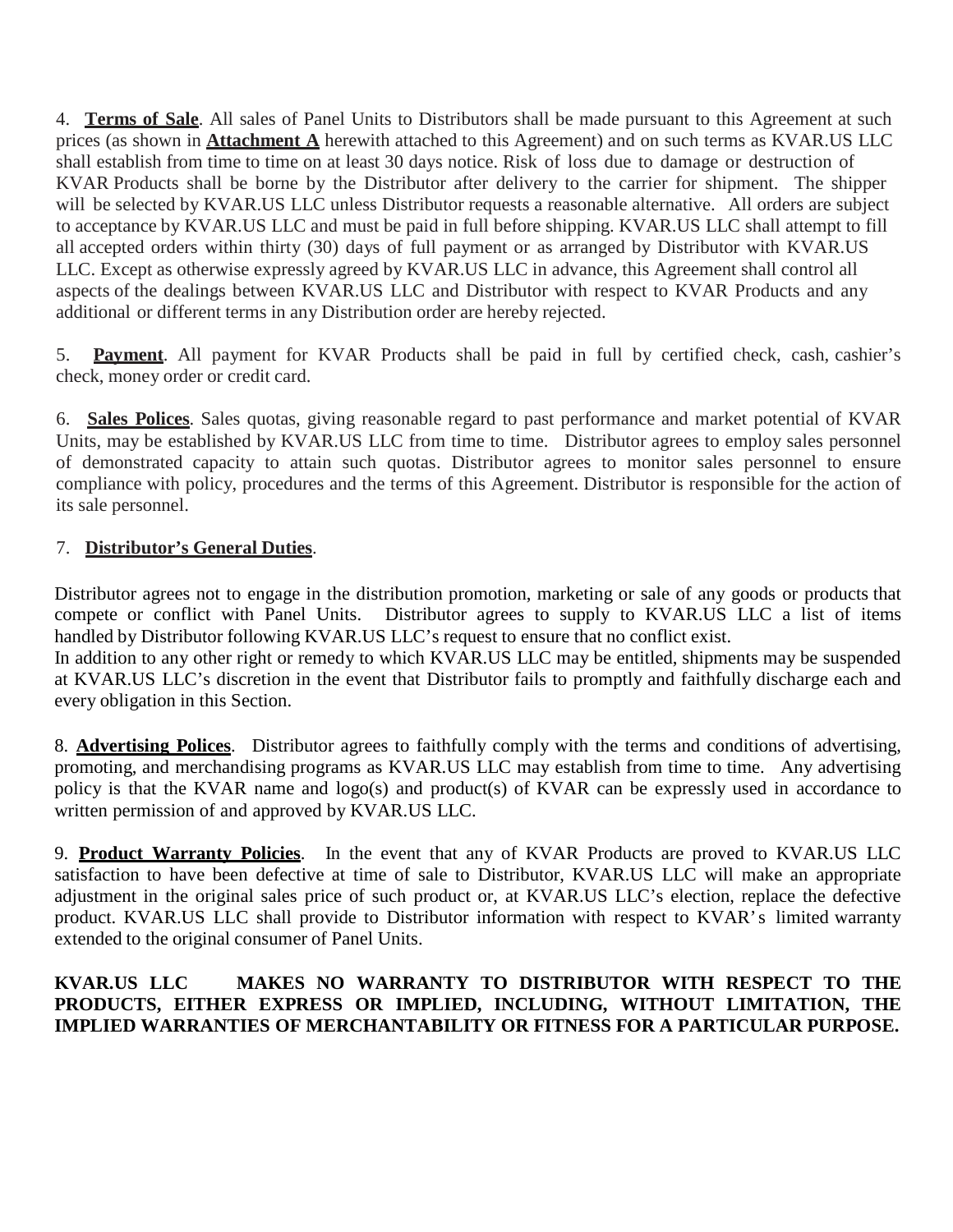#### 10. **Indemnification**.

A. KVAR.US LLC agrees to protect Distributor and hold Distributor harmless from any loss or claim arising out of inherent defects in any of KVAR Products existing at the time such product was sold by KVAR.US LLC to Distributor, provided that Distributor gives KVAR.US LLC immediate notice of any such loss or claim and cooperates fully with KVAR.US LLC in the handling thereof.

B. Distributor agrees to protect KVAR.US LLC and hold KVAR.US LLC harmless from any loss or claim arising out of the negligence of Distributor, Distributor's agents, employees or representatives in the installation, use, sale or servicing of KVAR Products or arising out of any representation or warranty made by Distributor, its agent, employees, or representatives with respect to KVAR Products that exceeds KVAR's limited warranty.

11. **Use of the KVAR<sup>(TM)</sup> Name**. Distributor will not use, authorize or permit the use of the name "KVAR" or any other trademark or trade name owned by KVAR as part of its firm, corporate or business name in any way. Distributor shall not contest the right of KVAR to exclusive use of any trademark or trade name used or claimed by KVAR. Distributor may, subject to KVAR.US LLC's written prior approval, utilize KVAR's name, trademarks or logo in advertising on stationery, business card or other medium.

12. **Relationship of Parties**. The relationship between KVAR.US LLC and Distributor is that of vendor and vendee. Distributor, its agents and employees shall, under no circumstances, be deemed employees, agents, or representatives of KVAR.US LLC. Distributor will not modify any KVAR Products without written permission from KVAR.US LLC. Neither Distributor nor KVAR.US LLC shall have any right to enter into any contract or commitment in the name of, or on behalf of the other, or to bind the other in any respect whatsoever. No Distributor is guaranteed a specific income. The Distributor's success or failure depends solely on its efforts. The Distributor will obtain at its expense all necessary permits, licenses, import/export licenses or other consents for the lawful operation of Distributor's business. Distributor will pay all taxes, expenses, debits and other liabilities of the Distributor when due and agrees to operate in a lawful and ethical manner. It is the Distributor responsibility to make self-employment and tax payments, as they are required by law. Further, Distributor will not fix any liability on KVAR.US LLC whatsoever, whether City, County, State and/or taxes.

13. **Term and Termination**. Unless earlier termination as provided below, the term of this Agreement shall commence on the Effective Date and shall continue for one year. At the end of the term, the Agreement shall continue until terminated by either party on at least 30 days prior notice.

A. KVAR.US LLC may terminate at any time by written notice given to Distributor not less than ninety (90) days prior to the effective date of such notice in the event KVAR decides to terminate all outstanding distributor agreements for KVAR Products and to offer a new or amended form of distributor agreement.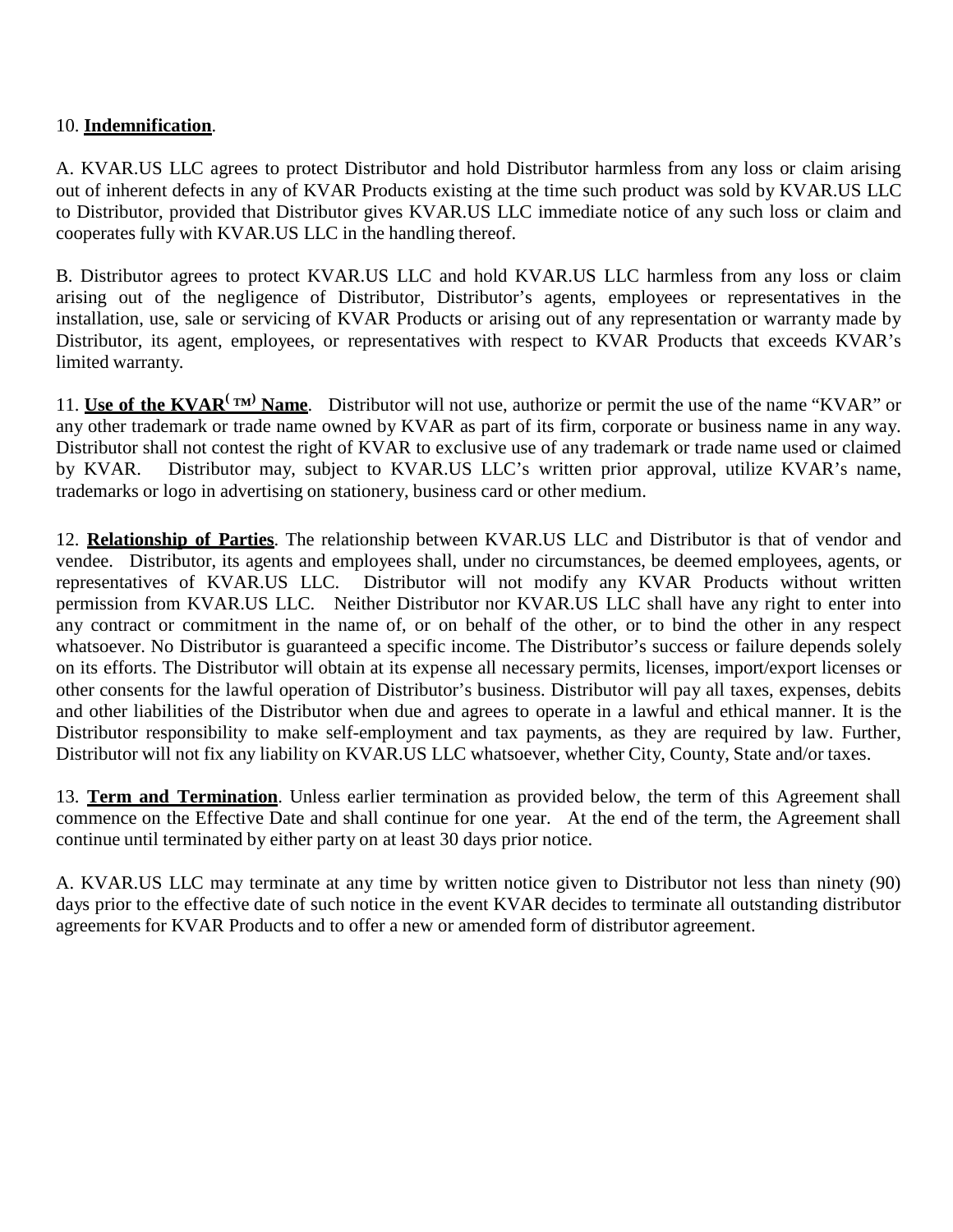B. KVAR.US LLC may terminate this Agreement upon notice to Distributor, upon any of the following events: (1) failure of Distributor to fulfill or perform any one of the duties, obligations or responsibilities of distributor in this Agreement, which is not cured within ten (10) days notice from KVAR.US LLC; (2) any assignment or attempted assignment by Distributor of any interest in this agreement or delegation of Distributor's obligations without KVAR.US LLC's written consent; (3) any sale, transfer or relinquishment, voluntary or involuntary, by operation of law or otherwise, of any material interest in the direct or indirect ownership or any change in the management of Distributor; (4) failure of Distributor for any reason to function in the ordinary course of business; (5) conviction in a court of competent jurisdiction of Distributor, or a manager, partner, principal officer or major stockholder of Distributor for any violation of law tending, in KVAR.US LLC's opinion, to affect adversely the operation or business of Distributor or the good name, goodwill, or reputation of KVAR, products of KVAR, or Distributor; or (6) submission by Distributor to KVAR.US LLC of false or fraudulent reports or statements, including, without limitation, claims for any refund, credit, rebate, incentive, allowance, discount, reimbursement or other payment by KVAR.US LLC.

14. **Obligations on Termination**. On termination of this Agreement, Distributor shall cease to be an authorized distributor of KVAR products and:

A. All amounts owing by Distributor to KVAR.US LLC shall, notwithstanding prior terms of sale, become immediately due and payable;

B. All unshipped orders shall be cancelled without liability of either party to the other;

C. Distributor will resell and deliver to KVAR.US LLC on demand, free and clear of liens and encumbrances, such of KVAR Products and materials bearing KVAR's name as KVAR.US LLC shall elect to repurchase, at a mutually agree price, but not in excess of KVAR.US LLC's current price to Distributor for such products and materials, provided that KVAR.US LLC shall not be obligated to pay Distributor for any item originally provided free of charge; and

D. Neither party shall be liable to the other because of termination for compensation, reimbursement or damages on account of the loss of prospective profits or anticipated sales, or accounts of expenditures, investments, lease or commitments in connection with the business or good will of KVAR.US LLC or Distributor or for any other reason whatsoever growing out of such termination.

E. All sizing equipment will remain intellectual property of KVAR and upon termination of agreement between Distributor and KVAR.US LLC. All sizing equipment must be returned to KVAR.US LLC at its Jupiter Florida address.

15. **Use of Name Prohibited**. On termination of this Agreement, Distributor will remove and not thereafter use any sign or other promotional or advertising matter containing any trade name, logo, or trademark of KVAR including, but not limited to, "KVAR", and will immediately destroy all stationery, advertising matter and other printed matter in its possession or under its control containing such name, or any of KVAR's trademark, trade names or logos. Distributor will not at any time after such termination use or permit any such trademark , trade name or logo to be used in any manner in connection with any business conducted by it or in which it may have an interest, or otherwise whatsoever as descriptive of or referring to anything other than merchandise or products of KVAR. Regardless of the cause of termination, Distributor will immediately take all appropriate steps to remove and cancel its listing in telephone books, and other directories, and public records, or elsewhere that contain KVAR's name, logo or trademark. If Distributor fails to obtain such removals or cancellations promptly, KVAR.US LLC may make application for such removals or cancellations on behalf of Distributor and in Distributor's name and in such event Distributor will render complete assistance.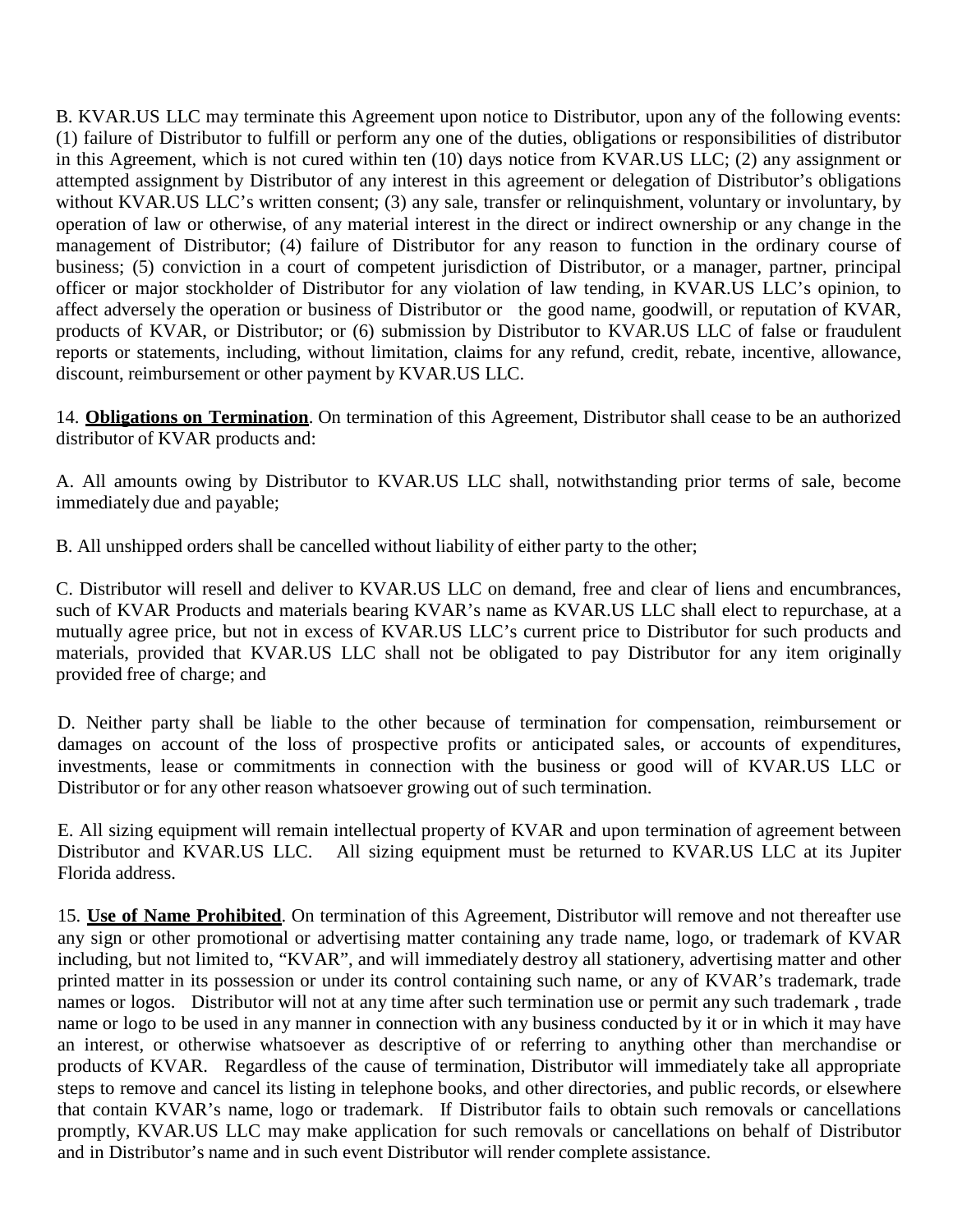16. **Miscellaneous**. In the event of any dispute between the Distributor and any of KVAR's other distributors as to any of the provisions or these terms and conditions of appointment or such other distributor's agreement, then such dispute shall be referred to and determined by KVAR.US LLC and the determination by KVAR.US LLC shall be final and binding upon the parties.

17. **Acknowledgments**. Each party acknowledges that no representation or statement, and no understanding or agreement, has been made, or exists, and that in entering into this Agreement each party has not relied on anything done or said or on any presumption in fact or in law, (1) with respect to this Agreement, or to the duration, termination, or renewal of this Agreement, or with respect to the relationship between the parties, other than as expressly set forth in this Agreement; or (2) that in any way tends to change or modify the terms of this Agreement or prevent this Agreement becoming effective; or (3) that in any way affects or relates to the subject matter hereof. Distributor also acknowledges that the terms and conditions of this Agreement, and each of them, are reasonable and fair and equitable.

18. **Entire Agreement**. This Agreement contains the entire agreement of the parties regarding the subject matter of this Agreement, and there are no other promises or conditions in any other agreement whether oral or written. Any representation, promise, or condition not incorporated herein shall not be binding on either party. This Agreement may be modified only by a further writing that is duly executed by both parties.

19. **Assignment**. Neither this Agreement nor any interest in this Agreement may be assigned by Distributor without prior express written approval of KVAR.US LLC, which may be withheld by KVAR.US LLC at KVAR.US LLC's absolute discretion and require a new distributor's agreement. KVAR.US LLC may assign its rights and obligations in this Agreement upon written notice to the Distributor.

20. **No Implied Waivers**. Except as expressly provided in this Agreement, waiver by either party, or failure by either party to claim a default, of any provision of this Agreement shall not be a waiver of any default or subsequent default.

21. **Notices**. Any notice required by this Agreement or given in connection with it, shall be in writing and shall be given to the appropriate party by personal delivery or by certified mail, postage prepaid, or recognized overnight delivery services;

| If to KVAR.US LLC: | KVAR .US LLC                       |  |
|--------------------|------------------------------------|--|
|                    | 1001 North Alternate A1A Suite 102 |  |
|                    | Jupiter, Florida 33477             |  |

If to Distributor:

22. **Governing Law**. This Agreement shall be construed and enforced in accordance with the laws of the State of Florida. Venue shall be proper in Palm Beach County. In the event suit is commenced to enforce this Agreement, cost of said suit, including reasonable attorney's fees in all proceedings, trials, investigations, appearances, appeals, or administrative proceeding, shall be paid to the prevailing party.

Any dispute under this Agreement shall be referred to an ARBITRATION ASSOCIATION for determination in accordance with its then existing rules.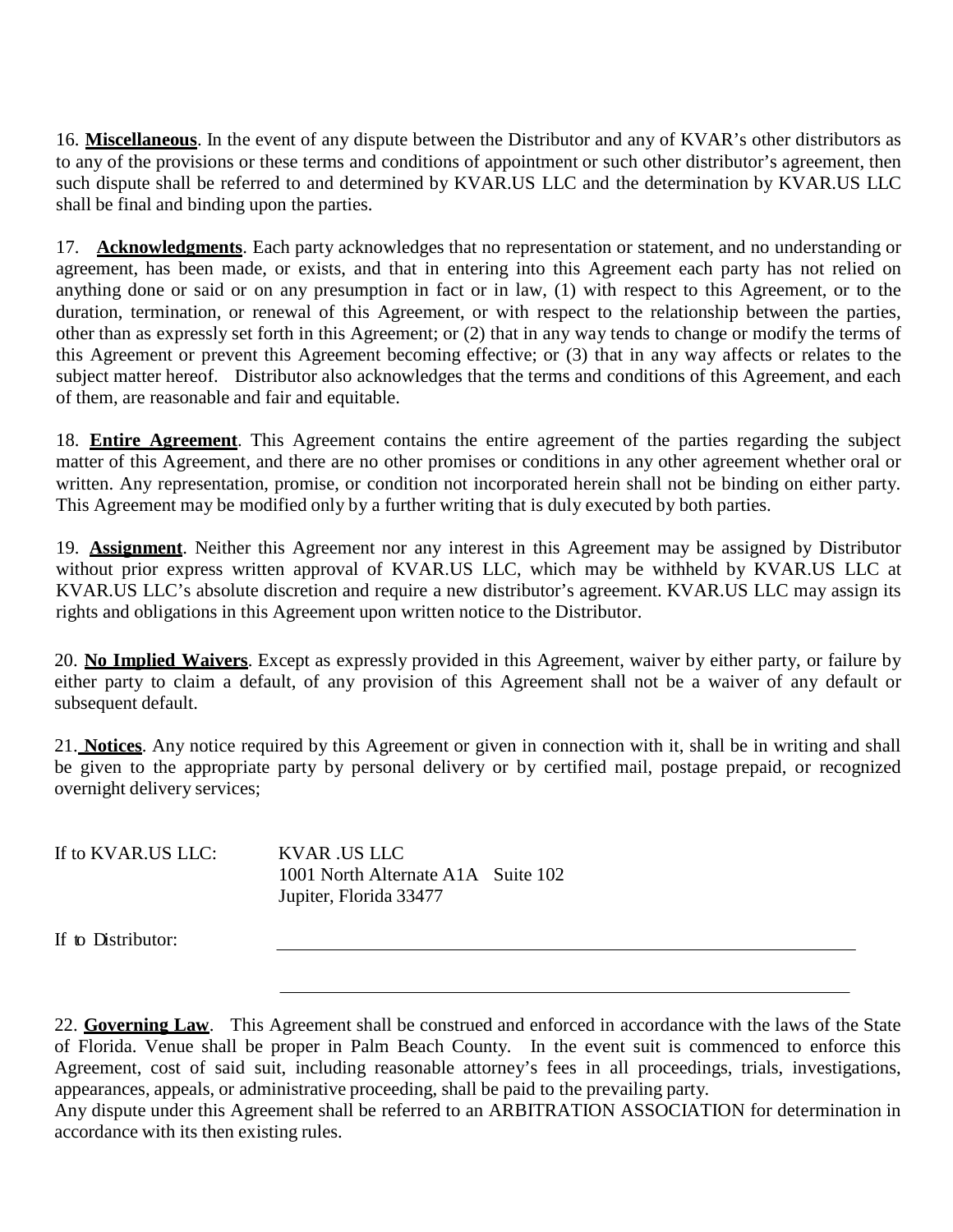23. **Severability**. If any term of this Agreement is held by a court of competent jurisdiction to be invalid or unenforceable, then this Agreement, including all of the remaining terms, will remain in full force and effect as if such invalid or unenforceable term had never been included.

24. **Counterparts.** This Agreement may be executed in counterparts with the same effects as if the parties had signed the same document. The counterpart shall be construed together and shall constitute one and the same Agreement. This Agreement may be executed by the parties and transmitted by facsimile transmission and if so executed and transmitted this Agreement shall be for all purposes as effective as if the parties had delivered an executed original Agreement.

25. **Force Majeure**. Notwithstanding anything herein contained to the contrary, KVAR.US LLC shall not be deemed to be in breach of this Agreement nor otherwise be liable to the Distributor in damages by virtue of any failure to perform hereunder caused by any circumstances beyond its control, including, but not limited to fire, earthquake, flood, epidemic, accident, explosion, casualty, strike, lockout, labor controversy, riot, civil disturbance, act of public enemy, embargo, war, act of terrorism, act of God, any governmental ordinance or law, the issuance of any executive or judicial order, any failure or delay of any transportation agency, any failure or delay in respect to the electrical or equipment or apparatus, or by any laboratory, any failure, without fault, to obtain material, transportation, power, or any other essential thing required in the act of its business or any similar causes. If KVAR.US LLC is affected by any circumstances beyond its control, KVAR.US LLC shall notify the Distributor of the nature and extent thereof; and the time for performance shall be extended accordingly. If the circumstances beyond KVAR.US LLC's control prevail for a continuous period in excess of eight weeks, KVAR.US LLC shall enter into bona fide discussions with the Distributor to alleviate the effects, or to agree upon such alternative arrangements as may be fair and reasonable.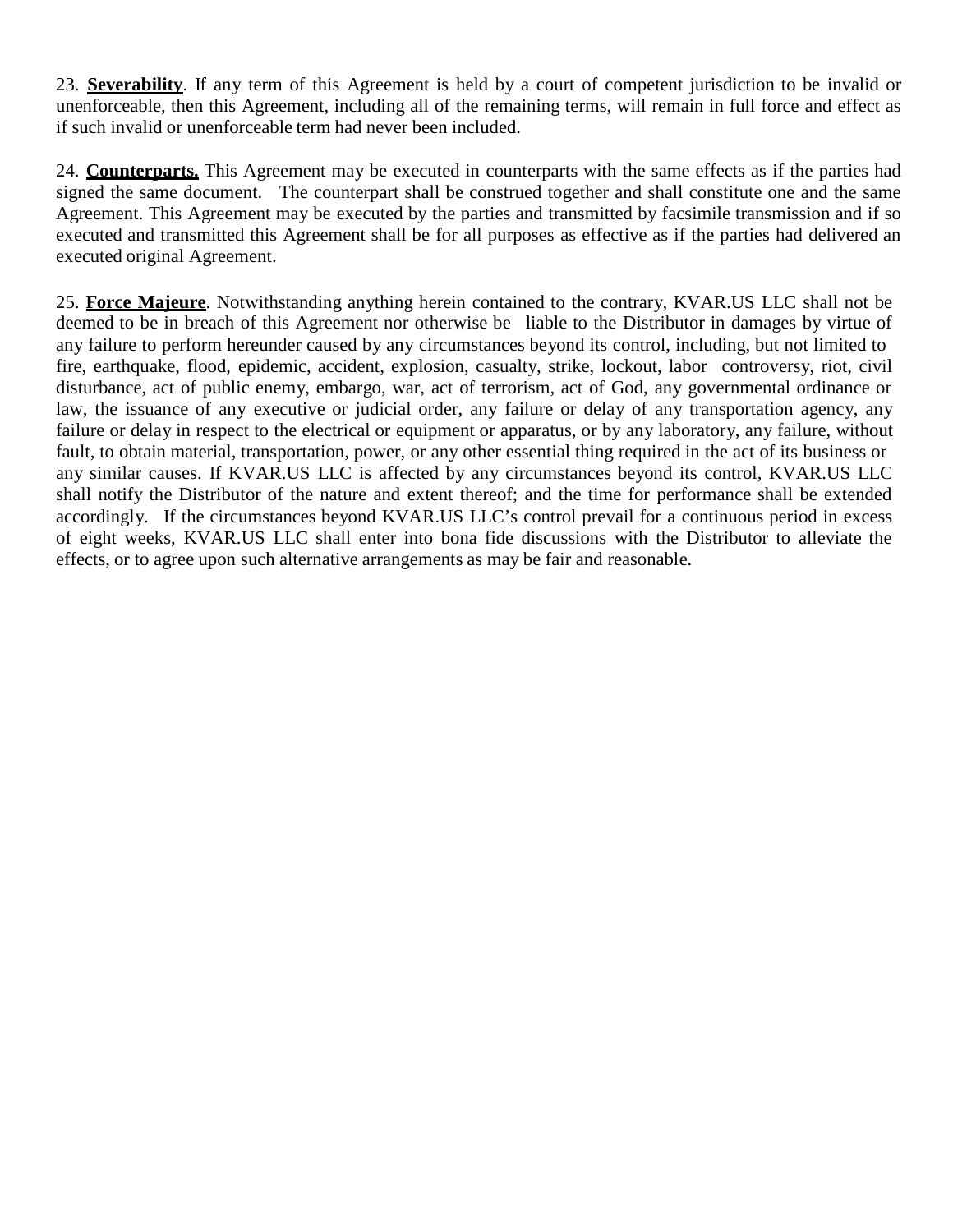In witness whereof and intending to be legally bound hereby, the parties have duly executed and delivered this Agreement as of the date first written above:

#### **DISTRIBUTOR**:

| Zip: Country: Shipping Address: (if different)  |  |  |
|-------------------------------------------------|--|--|
| City: City: State: Zip: Zip:                    |  |  |
| Credit Card: Exp Date: CCID (3 numbers on back) |  |  |
| <b>KVAR.US LLC:</b>                             |  |  |
|                                                 |  |  |
|                                                 |  |  |
|                                                 |  |  |
|                                                 |  |  |

Please make copies for yourself. FAX BACK ALL PAGES WITH FAX NUMBER AT THE TOP OF **THE PAGE.**

> **KVAR.US LLC. 1001 North Alternate A1A Suite 102 Jupiter, Florida 33477**